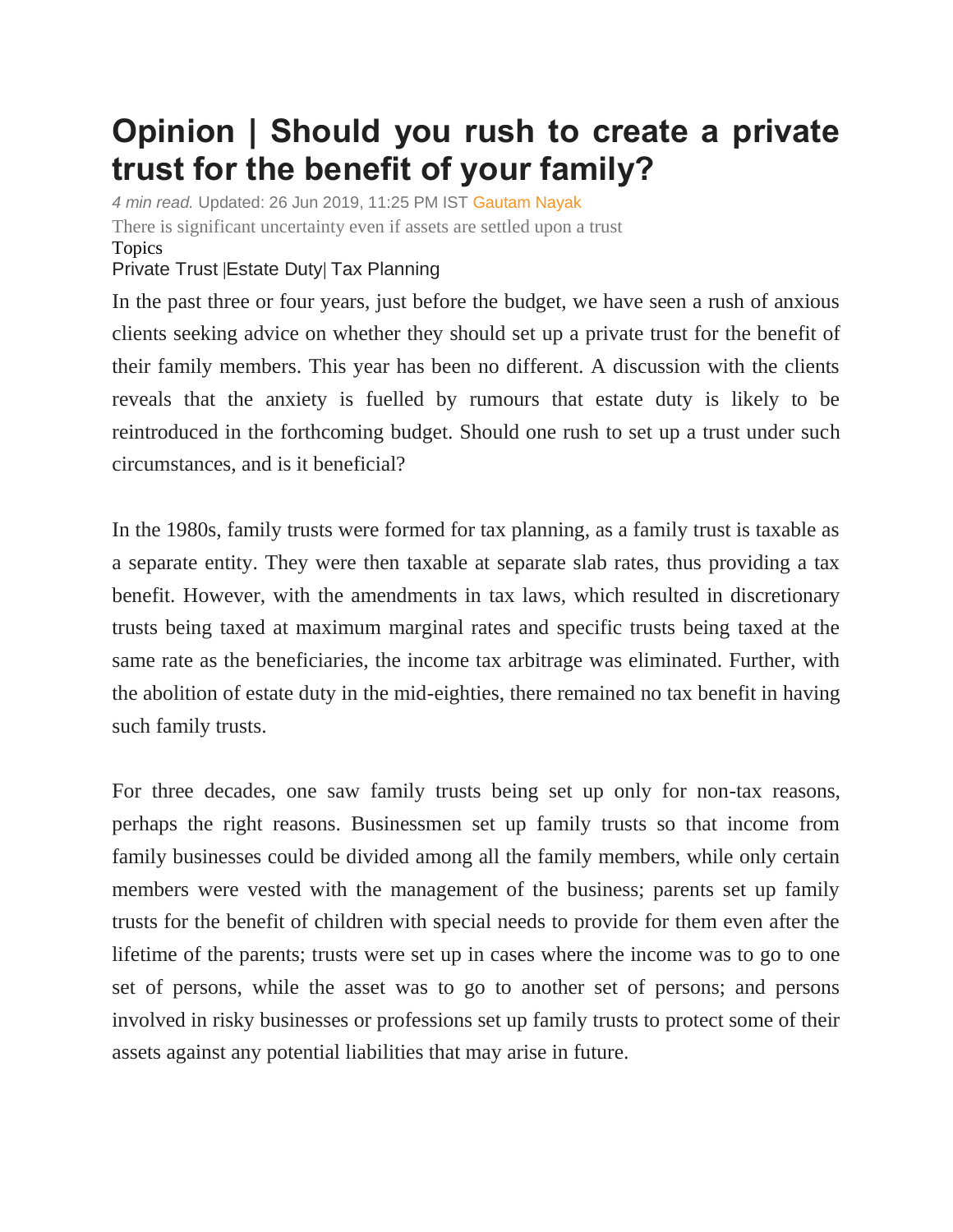The exemption of dividends provided an opportunity for settling shares in a trust, where the income of the trust would be exempt, and which could then be distributed again, tax-free, in the desired manner, to the concerned beneficiaries. However, now even trusts are liable to pay the super-rich tax of 10% on dividends exceeding  $\Box 10$ lakh.

There are various other aspects that one needs to consider when setting up a family trust. The first is that any settlement of assets on the trust or transfer of assets to the trust would not be taxable as the income of the trust if the trust is only for the benefit of specified relatives of the settlor or transferor. If any person, who does not fall within the category of specified relative of the settlor or transferor, as the case may be, is a beneficiary, the entire value of the assets received by the trust would be taxable as income of the trust.

Another important aspect is that there are stamp duty implications on transfer of assets to a trust. On such transfer, the stamp duty concessions applicable to transfers to a relative are not available, and hence, one may end up paying the full amount of stamp duty. This stamp duty has to be paid upfront, and is therefore an immediate cost, in contrast with any future benefits that may arise. Transfers of immovable property may attract a significant amount of stamp duty, since it is payable on the current market value of the property.

One also needs to keep in mind that the settlor or transferor himself would not have access to the income from the assets being settled in trust or transferred to the trust, or else it may be regarded as a revocable transfer, inviting provisions for clubbing of income. Therefore, the settlor or transferor needs to ensure that he retains sufficient assets to generate the income that he needs, and it is only surplus assets which are transferred to the trust.